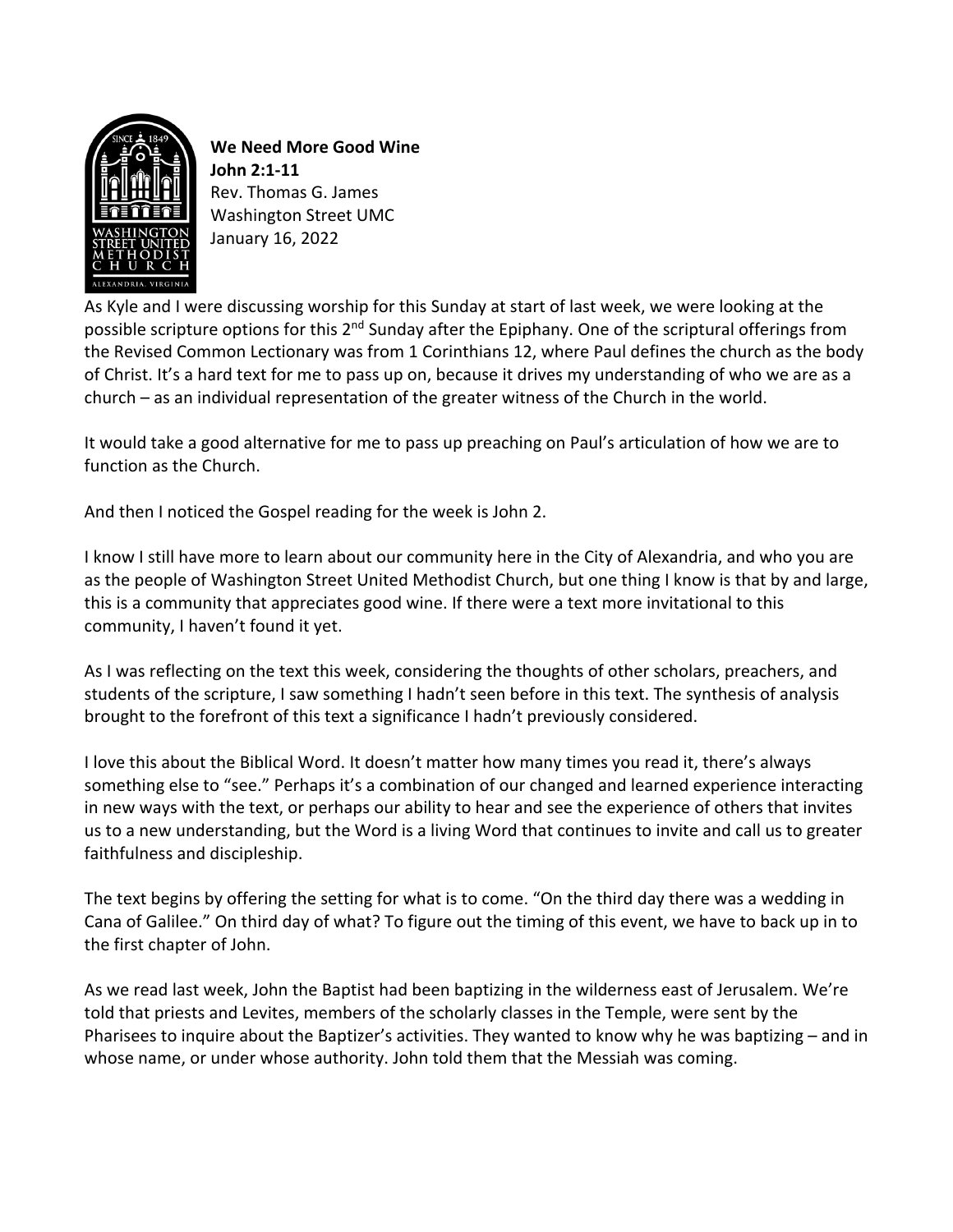The very next day, Jesus showed up to where John was baptizing. John proclaimed, "This is the one of whom I spoke. I saw the Spirit descend upon him. This is the one who will baptize with the Holy Spirit."

The following day, Jesus showed up again, this time with two of his disciples, and John again exclaimed, "Here is the Son of God."

On the third day, Jesus decided to go up to Galilee, and there he called a few more disciples, Phillip and Nathanael, to follow him. In his invitation to follow, Nathanael acknowledges that Jesus is the Son of God, the King of Israel.

The timing of this is important, because it indicates we are at the very start of Jesus' public ministry. Jesus has just returned from the River Jordan, having lingered for a few days after his own baptism. It is just the third day since the dove descended from the heavens upon Jesus as he walked out of the baptismal waters. He has just entered the region of Galilee, where the majority of his public ministry will take place.

"On the third day there was a wedding in Cana of Galilee, and the mother of Jesus was there. Jesus and the disciples had been invited to the wedding."

Weddings a glorious and joyful celebration. Admittedly, weddings are one of my favorite responsibilities as a pastor. I love being a part of weddings – to see the unbridled hope and tear-filled eyes of mothers and fathers – to witness the love-soaked vows of commitment and covenant – to share in the creation of a new combined family unit. Never mind that I often end up being the awkward dude who sits in the corner by myself during the reception because I don't know anyone in the room, it doesn't bother me, because I love sitting and watching the jubilee that fills the space. It is life giving.

But anyone who has planned a wedding knows that wedding planning is not always as joyful as the event itself … especially in the world today, where the wedding industry *just in America*, generates over \$60 billion of revenue per year. Couples are forced to make difficult decisions about where to hold the event, what food and beverage to serve, and how many place-settings they can afford. To help with the invitations, the guest list is broken into 3-levels, each with a different attendance priority. *We want everyone on list A to be here. We want as many people possible from list B to be here. And,*  well, list C are people we'd welcome if people from A and B decline the invitation. (A note to wedding goes, don't ever ask which list you were on, just appreciate that you received an invitation!)

While weddings are certainly more expensive today than in the first-century middle east, they are of no greater importance. Weddings have always been a big to-do. The wedding to which Jesus was invited – not knowing which list he was on to receive his invitation – was likely the wedding of a local couple, perhaps a member of Jesus' extended family. Scholar Richard Swanson indicates that weddings of the first century were often attended by the extended family, or clan, of those being wed. It was a large celebration, where whole clans celebrated the union of the couple because it meant the union of the families.<sup>i</sup>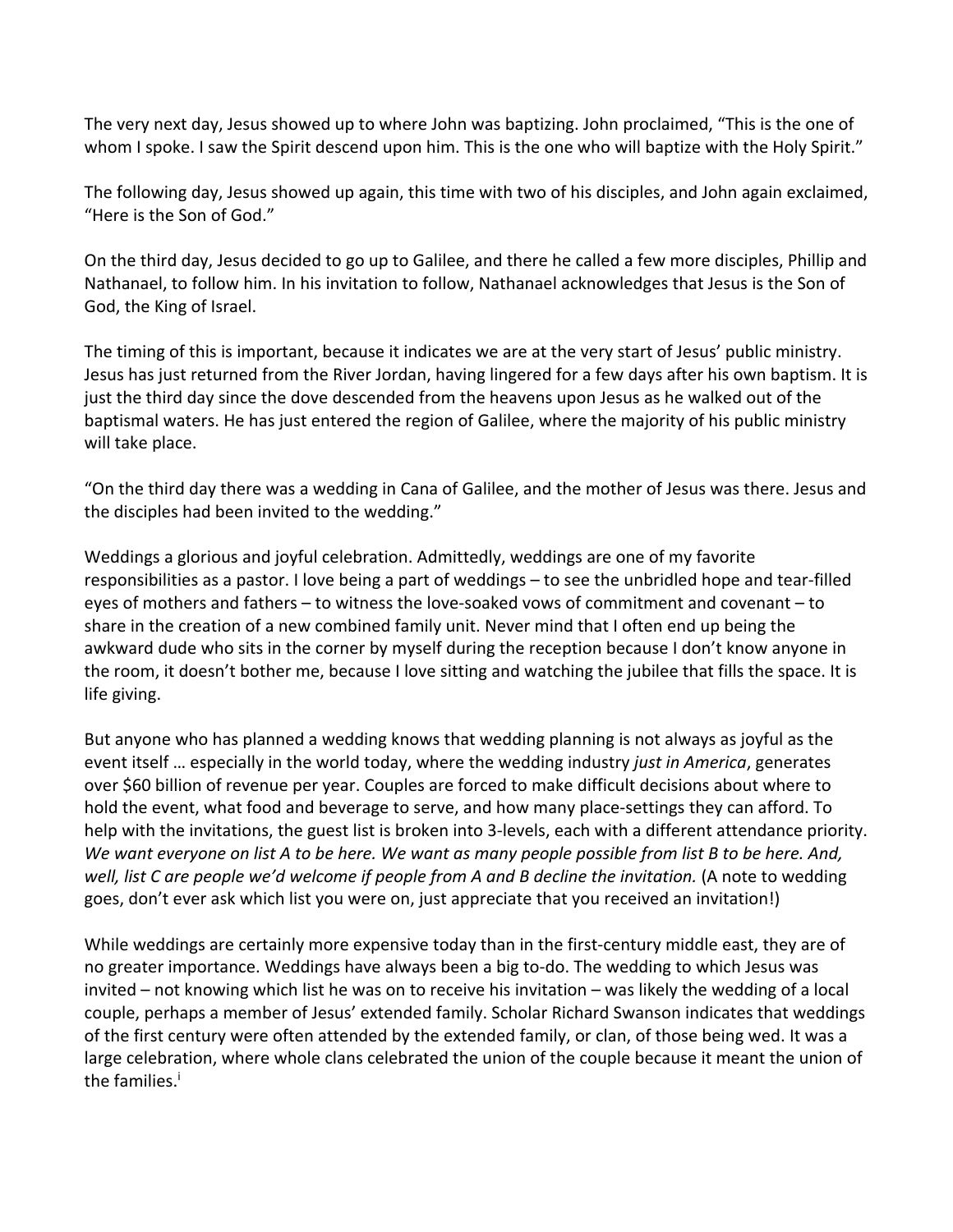One of the clans, depending on how the arranged marriage was set up, would have been responsible for providing the food and beverage for the event. As we read on, it seems the grooms family was in charge of the reception. Though perhaps not a \$60 billion venture, it would not have been inexpensive to provide for such a large gathering. But given the importance of hospitality in the first-century culture, providing a sufficient meal with ample beverage would have been of utmost importance. Should the food or beverage run out, it would have been an embarrassment for the whole of the responsible clan – it could have shamed and slandered their name should they be seen as having lacked hospitality.

We don't know how far into the night the story has progressed, but the wine has run out. Jesus' mother comes to him and says, "They have no wine." Now, to note, the text doesn't tell us that Mary is asking Jesus to do anything about it, at this point, she's just making a statement of fact. Perhaps, she's playing to role of the disgruntled aunt of the groom, who, in a gossipy whine, goes to Jesus to complain that there is no more wine. *"I can't believe they don't have enough, and I saw her father drink three glasses already."* 

I'm sure you've been to a wedding where such complaints were made. I mean, who among us hasn't been to a wedding where *we* were the Mary of the story. If there's one thing I can't stand at a wedding, it's running out of hors d'oeuvres before I've had a chance to try to lamb sliders.

Jesus seems unimpressed with Mary's complaint. He responds in what seems like a terse reply, "Woman, what concern is that to you and me? My hour has not yet come."

There are so many ways to interpret Jesus' response. Is the wine running out of no concern to Jesus and Mary because they don't drink? Are Mary and Jesus unrelated to the clan responsible for providing the wine, and so Jesus chooses not to shoulder the responsibility for the clan's honor, knowing that if the wine really is out, it would be a huge embarrassment? Is it late in the night, and everyone's already drunk, and so Jesus doesn't see the need for more wine to be available?

And what does Jesus mean, "my hour has not yet come?" Is this a statement of theological significance? According to our timeline, Jesus has *just* begun his public ministry, there's a long way to go before Jerusalem and Golgotha. … Or is Jesus making a more temporal statement. Is he focusing more on the timing of this night? Perhaps he's thinking through the timing of his first miracle? He will perform many miracles – and Mary knows that it is in his capacity. She knew before she gave birth to this child that he would do great things.

Or is it so much simpler? Perhaps Jesus is just pushing back like any young adult son who is put on display at a family event, "moooom, not now. Can't you see I'm hanging with my friends? The time has not yet come."

But Mary knows it's in Jesus' capacity. And even though Jesus has said no, Mary turns to the servers who were working the event and said, "do whatever he tells you."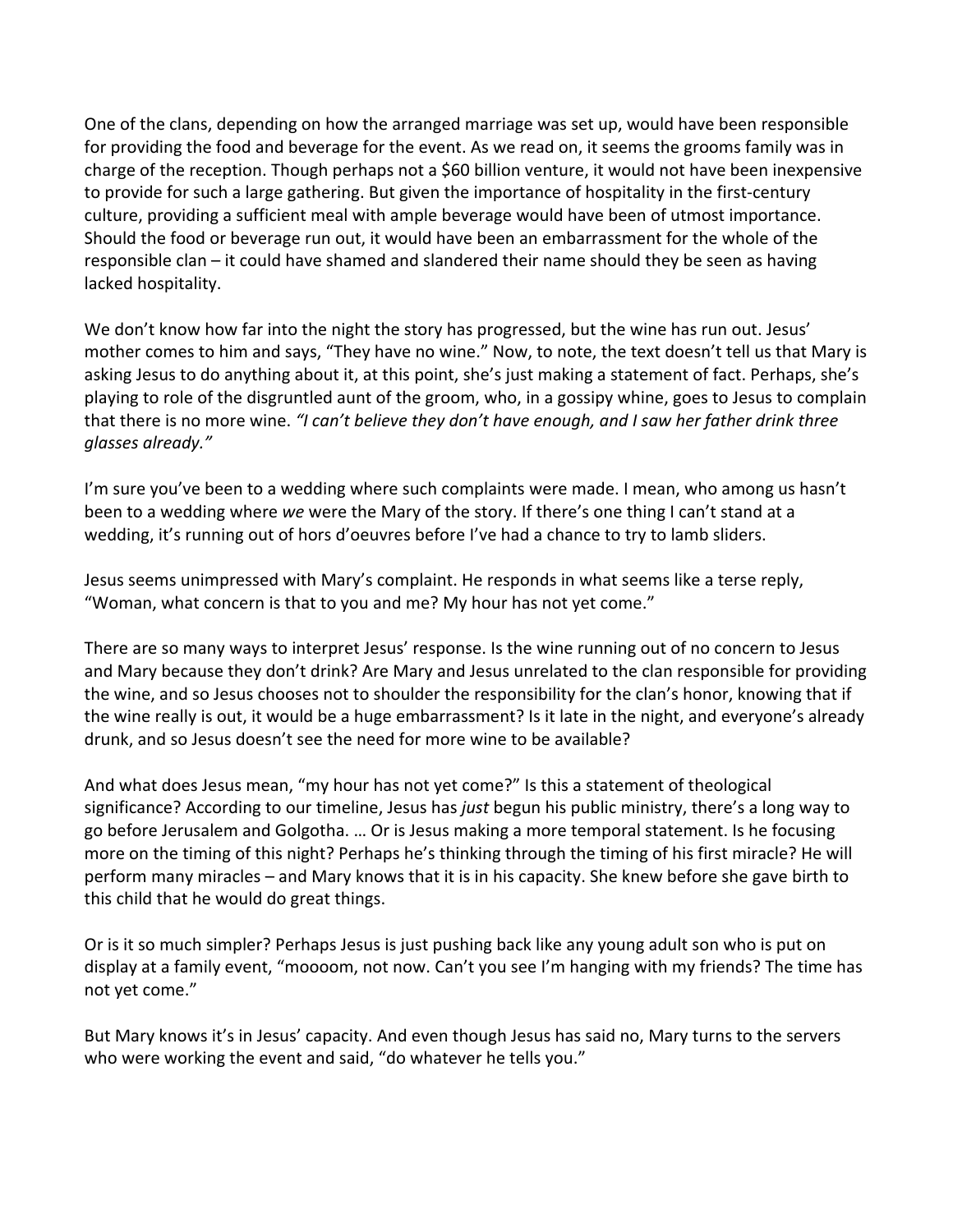What a mom move. Am I right? "I don't care that he said he didn't want to help, he's going to help, and so you're going to do whatever he tells you to do to make this right." #ThanksMom

The scripture notes, "Now standing there were six stone water-jars for the Jewish rites of purification, each holding twenty to thirty gallons." It's likely these jars had been used to wash the hands of the guests as they arrived at the wedding. It was a custom and ritual for this purification to take place. If all six jars had been used for the purification process, we're not talking a small wedding. That's enough water to wash the hands of *a lot* of people.

But more importantly, that's a lot of water to be turned in to …

See, Jesus calls the servants to fill up the jars to the brim. They need to be dripping water over the top edge, he wants them so completely filled up. We're talking 180 gallons of water now – we've maxed out at the high end of the 30 gallon capacity.

Once the jars are filled up – a task that wouldn't have been easy considering the servers had to lift and carry these jars at their filled capacity – Jesus tells them, "Draw some out and take it to the chief stewards."

"When the chief steward tasted the water *that had become wine*, and he did not know where it had come from (though the servers who had drawn the water knew), the steward called to the bridegroom and said to him, "Everyone serves the good wine first, and then inferior wine after the guests become drunk. But you have kept the good wine until now."

Look at God. Don't miss this, because this is no small thing. Jesus had the servers fill up the six jars of water, holding some thirty gallons each. We're talking somewhere in the neighborhood of 180 gallons of water. Now, I'm no master sommelier, but if you consider a healthy 5-ounce pour per glass, we're talking 4,600 glasses of wine. That's right, over 23,000 ounces of wine in these barrels. And we're not talking the cheap stuff. We're talking legit wine here. Jesus has pulled from the library, opening a Rothschild Bordeaux, or perhaps a vintage Opus One.

If you're a Shark Tank fan, we're talking the kind of high quality Burgundy wines Kevin O'Leary drinks with the Chevaliers de Testevin.

This is good wine, and lots of it.

And as I was reading the text this past week, this is where I saw something I hadn't seen before.

The chief steward, impressed as he was with the quality of the wine that was saved for the later part of the evening, went to the groom to note his surprise. "You have saved the good stuff until now," the steward said.

Can you imagine the look on the groom's face? Some 30 minutes ago, someone likely went up to the groom concerned that the wine was about to run out. The groom was bracing himself for the